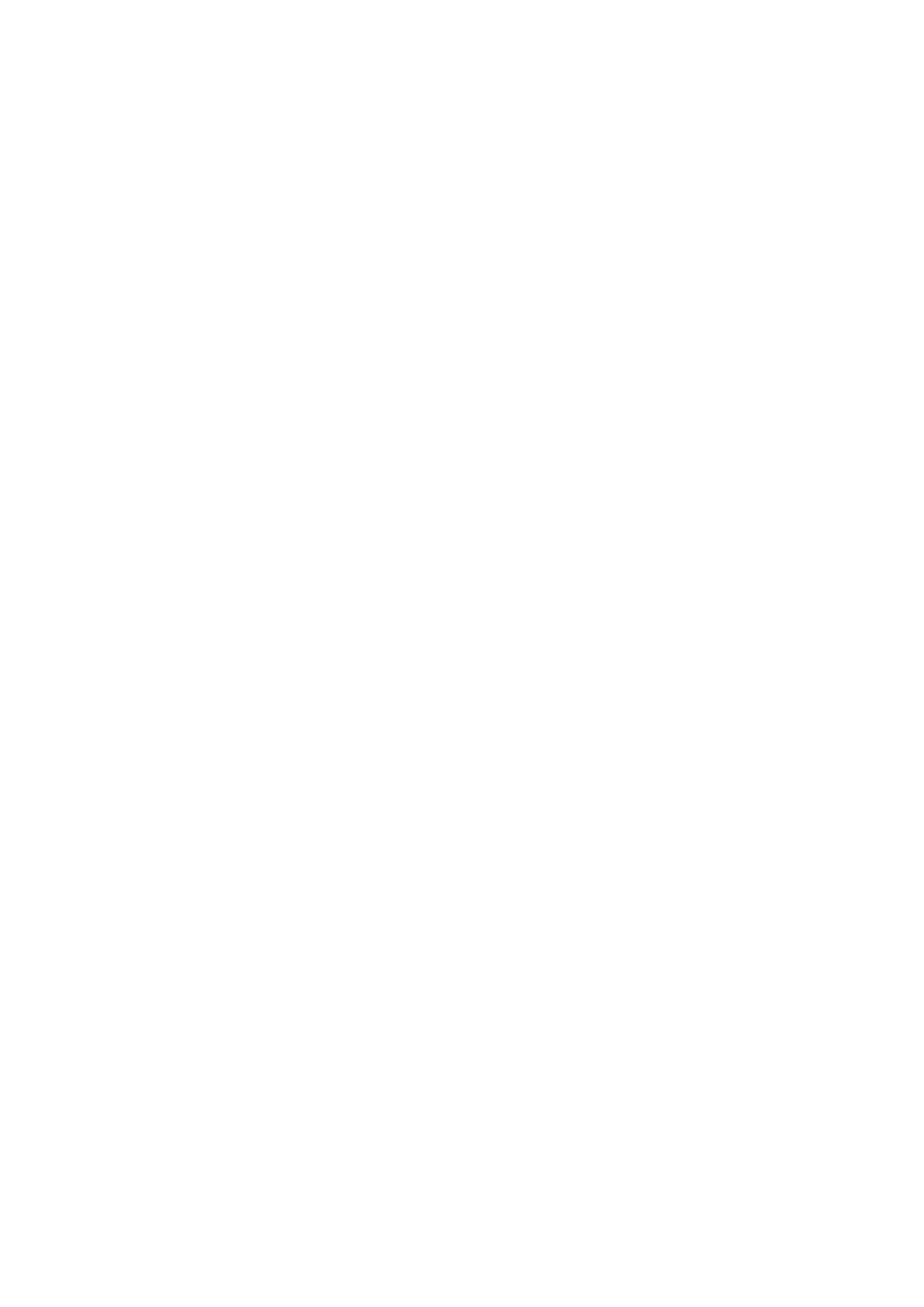

**Fig. 1.** Schematic introducing of the four types of nanostructured materials distinguishing in dimensionality of the structural unities: 0 – atomic clusters and particles; 1 – multilayers; 2 – ultrafine-grained coatings; 3 – volumetric nanocrystallined materials [2].

For the realization of severe plastic deformations the different methods of treatment – shear under pressure, special extrusion and rolling on multi-roll mills methods can be used, allround forging etc. [2,4]. The fragile materials treat at the heightened temperature with its consequent lowering, more plastic – at the room temperature.

As the results of investigations testify, the metals and alloys in the SMC condition like nanocrystals have the much changed fundamental parameters – Curie temperature, elastic moduluses, diffusion constants. These differences are caused by not only of small grain size in structure, but also major extent and degree of non-equilibrium of the grain boundaries. The SMC materials are conceptually represent a new class of materials with unusual physical and mechanical properties – are anomalous by high strength and damping properties, concerning low temperature superplasticity, heightened viscosity, high magnetic properties.

Though these questions require more extending investigations, but taking into account technological effectiveness of the developed methods of the preparation of SMC structures, it is possible to expect perspectives of their industrial application.

### **3. Advanced processes**

Let us consider some of the mentioned above advanced technologies in a physical metallurgy, plastic and heat treatments.

**3.1. Thermomechanical Processing.** It is known that TMP is one of the advanced resource– saving technologies of metallic stocks and parts of machine production [4-6]. As a result of TMP using rolling, forging, drawing and other metal forming processes it is possible to increase strength and toughness simultaneously applied to the different classes carbon and alloying austenitic and perlitic steels and alloys, and in the most of cases will not necessary to conduct heat treatment following by metal forming routinely. The recent ideas of the physics of high (severe) plastic deformation had been taken into account for interpretation of structure formation during (TMP).

According to advanced ideas the TMP is combination of plastic deformation, heating and cooling (in the different sequence) causing the formation of finished structure are occur in the high density of structural defects (dislocations, disclinations etc.) conditions induced by plastic deformation.

The main strengthening parameters under such type combine influence treatment are – increasing of dislocations density and its more uniform distribution in the volume of metal as compared with annealed condition; forming of dislocation barriers (grains, fragments, subgrains and twin boundaries), the dispersed secondaries phases, etc.; decreasing of the grain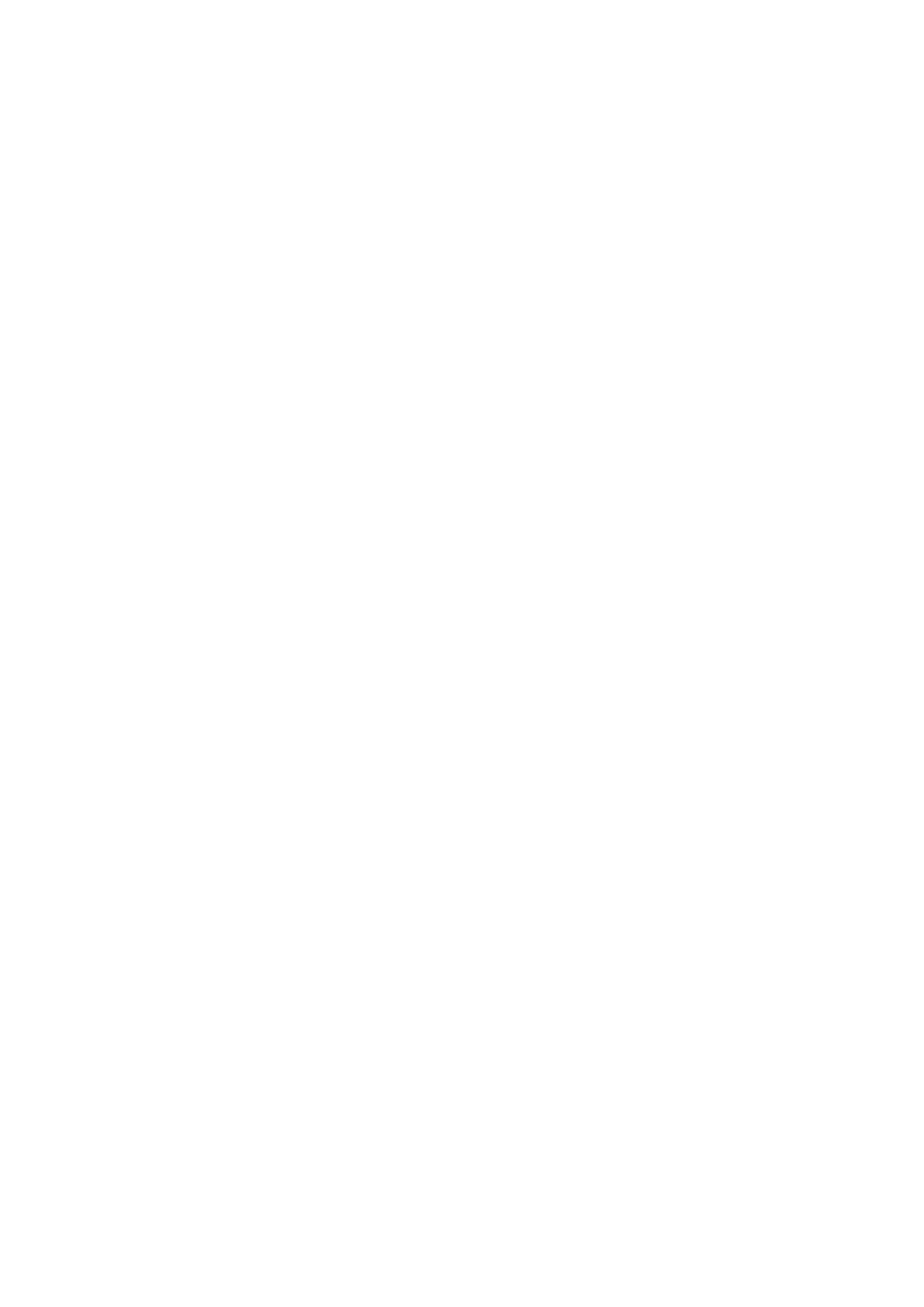identical deformation parameters, there is a changing of the dissipative mechanism. If at the high temperatures of deformation the dynamic recrystallization – most powerful structural mechanism of a dissipation of energy takes place, at the lowering temperature begin to work other weaker dissipative mechanisms. So at the lower temperatures begins to develop fragmentation, and in accordance with lowering temperature there is a fine crushing of the fragments and decreasing of the high angle grain boundaries misorientation.

At the further lowering of the temperature in dislocation ensemble there is already forms the cellular structure. At the phenomenological level, last collective modes of the dislocations movement can be associated with the phenomenon of dynamic recovery.

According to contemporary ideas on the plastic deformation of crystals, they show that rotational plasticity modes have arisen in the crystal. A uniformly deformable material cannot further dissipate the mechanical energy supplied to it at a given load rate just by means of plastic shears. So it divides into a set of misoriented microregions (cells, fragments), each of which starts to swing round plastically during deformation, thereby absorbing additional portions of mechanical energy.

As the load rate increases, the rotational modes and their structural indication – fragmentation – will continue to intensify. This continues until the rate of mechanical energy supplied to the specimen exceeds the threshold value, at which a fragmented structure becomes unstable. As soon as that occurs under high temperature conditions the dynamic recrystallization develops – for a single-phase material the last and most powerful structural mechanism of energy dissipation [7].

In single-phase materials, a drop in deformation temperature results in enhanced strength and reduced ductility and toughness because the dynamic recovery processes are slowed down and more highly stressed structure states characterized by enhanced dislocation density are formed and the presence of strong sources of internal stresses are formed. The latter the increase to plastic shear and the propensity of the metal to the formation of microcracks.

With these general ideas in mind, it is simple to explain the pattern of structural transformations, which we have observed in these experiments dealing with TMP.

The marked features of structure formation are confirmed experimentally both on metals, and on steels [5, 6].

The strengthening kinetics is more complicated in materials, which experience phase transformations. The main is inheritance of the deformed structure peculiarities by the resulting structure. First, plastic deformation results in the formation of different structure states in the high- and low-temperature phases, distinguished from one another both by the temperature peculiarities of dynamic recovery of those phases and by different mechanisms of plastic deformation and work-hardening. Secondly, after deformation of the high-temperature phase a phase transformation takes place during subsequent cooling which results in additional precipitation hardening of the material.

The factors mentioned above have different influences on the strength and the ductility. In particular, they may simultaneously result in higher strength and ductility or while raising the strength, they may lower the ductility. So by varying the deformation temperature in the range of the phase transformations it is possible to form structure states which give different combinations of strength and ductility. This is especially important in the use of metal forming treatment for the metals in which the temperature at the end of deformation is lower of the phase transformation point.

The numerous experimental data confirm a generality of the above described mechanisms for the steels with the different alloying. The resourse-saving technologies TMP-based successfully realiared in USA, Japan, Germany, UK, Russia, Korea etc.

**3.2. Thermal plastic treatment with cyclic phase transformations.** The processes of plastic deformation and thermal cycling treatment can be combined [8]. Plastic deformation is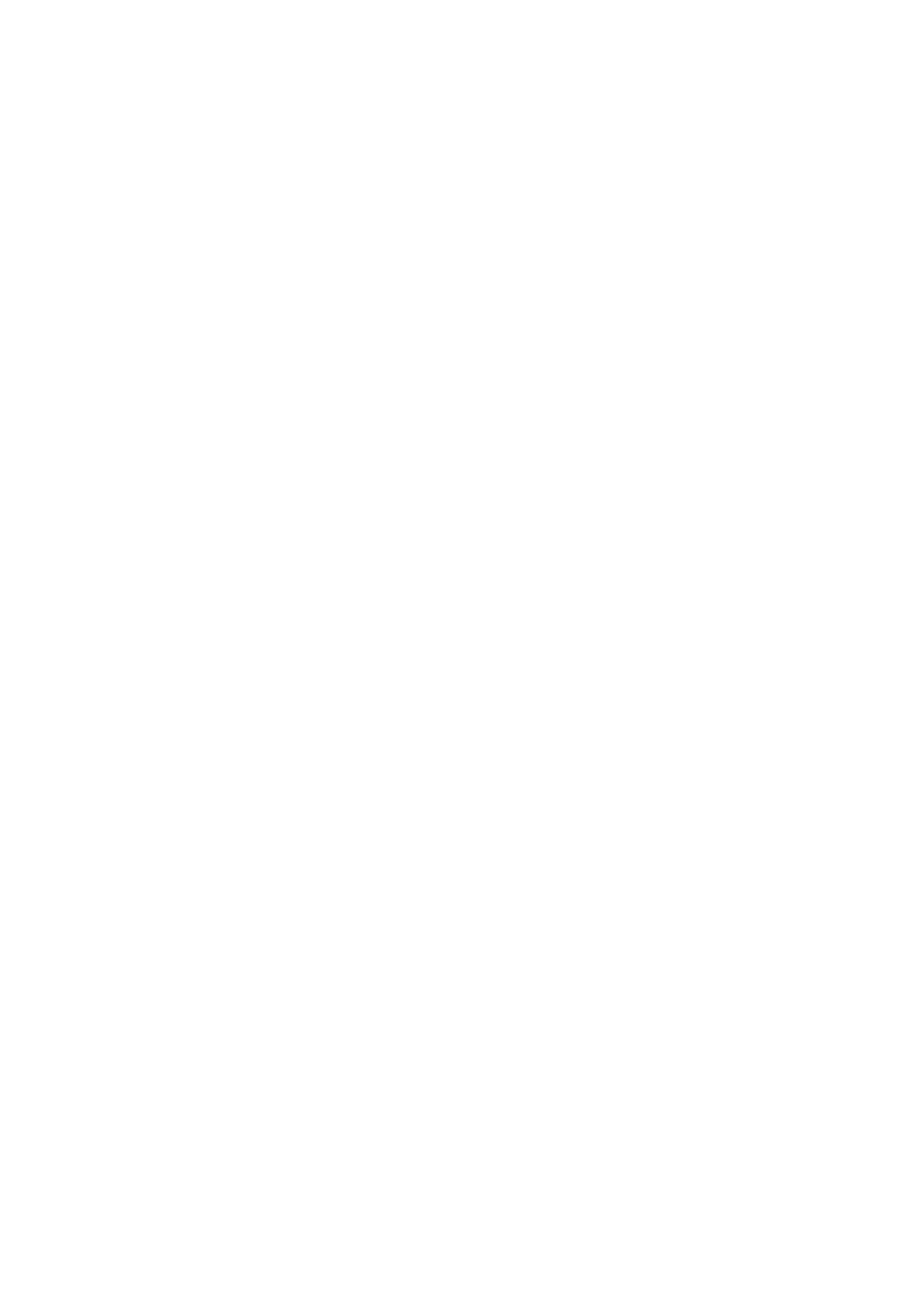GP zones and volume with quasi-amorphous ultrafine structure forms in the solid solution, heightened dislocation density and presence of substructure. Such structure ensures heightened plasticity (microplasticity), evaluated with a microhardness method. The toughness value at the room temperature evaluated by the mentioned above method is increases, and the degree of its lowering at the dipping in the region of negative temperatures drops, that is cold resistance is raises .

The application of the given process in an industry has allowed to produce carbonitrided layer by thickness up to 2.5 mm, to increase durability of the machine parts (gears), the instrument from constructional, tool and powder steels on 15-20 %.

In the field of the high power sources application it is possible to emphasize the good prospects of plasma technology application for heating before a plastic deformation as a local source, and at the arc-spray technology enables to production of coatings from the different materials. The laser heating is applied as well as a local source of heat to the surface hardening (Fig. 4), and at a so-called laser alloying.

The application of an electronic beam as a source of heating gives the formation on the steel surface of an amorphous layer and to change of physical-mechanical properties of the surface.

The microhardness of the electron-beam-irradiated metal is lower than a microhardness of the samples, irradiated by the laser (thus, undoubtedly, the treatment regimes render quantitative influence on this relation). At the analyses of the microstructure of a surface subjected electron-beam effect, it is not revealed of poorly etched light layers with heightened strength, which detect at the laser hardening. These distinctions can be connected as with different mechanisms of consumption by metal of the energy of electronic beam and laser radiation, as well as and other factors.





a – hardening with melting zone on the surface (white layer);

b –hardening without melting zone on the surface; c – tempering zone on the surface.

As for simulation and modelling of the advanced processes it is effective the application of the experimental planning method, finite elements and finite difference methods [10].

#### **References**

- [1] N.P. Liakishev, M.I. Alimov, S.V. Dobatkin // *Conversion in Engineering* **6 (**2002) (in Russian).
- [2] R.Z. Valiev, I.V. Alexandrov, *Bulk Nanostructured Metallic Materials* (Akademkniga, Moscow, 2007) (in Russian).
- [3] K. Koch, I.A Ovid'ko, S. Seal, S. Veprek, *Constructional Nanocrystalline Materials* (Nauka/Interperiodica, Moscow, 2012). (in Russian).
- [4] A.I. Rudskoy, G.E. Kodzhaspirov, *Ultrafine-grained Metallic Materials* (SPbSPU, SPb., 2015). (In Russian).